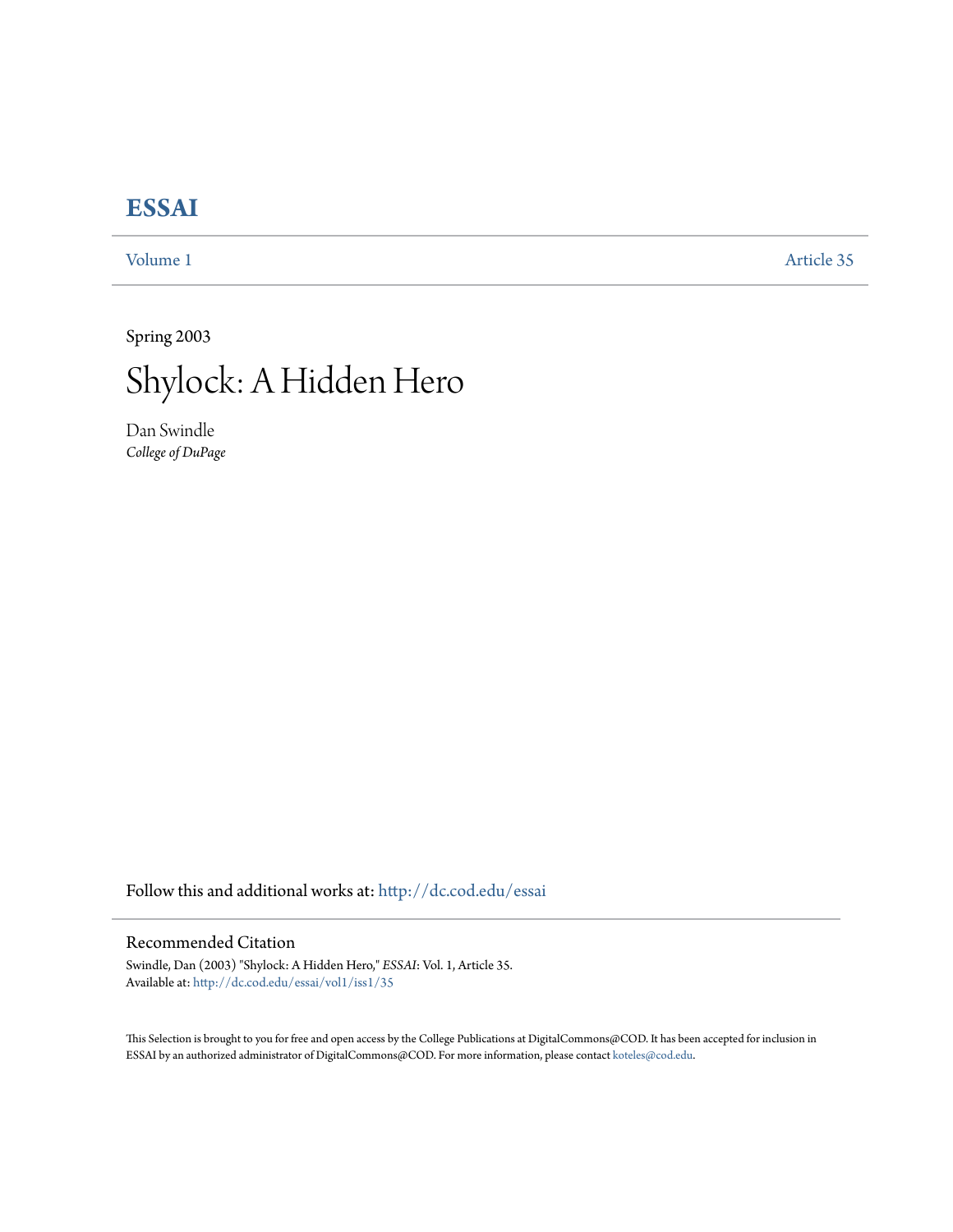Shylock: A Hidden Hero

by Dan Swindle

(English 228 Shakespeare)

The Assignment: Write the first essay that will demonstrate your understanding of and acculturation to Shakespeare, intrigued by his plays closely examined up to midterm.

Since the first staging of Shakespeare's *The Merchant of Venice*, the character of Shylock was depicted as the play's antagonist, or villain. However, in the 400 years since the play's concernation increasingly critical s depicted as the play's antagonist, or villain. However, in the 400 years since the play's conception, Increasingly critical scrutiny and modern thought have focused on this character. Upon objective thinking, it is seen that although Shylock is classically the play's villain, he is also its only true victim as well. This contradiction has been heatedly debated for many years, but it is this author's opinion that Shakespeare's clear victimization of Shylock was meant to form a hidden sympathy for the bereaved Jewish population.

Let us examine the origins of Shakespeare's Shylock. As with almost all of Shakespeare's stories, *The Merchant of Venice* is not truly original. According to author John Gross in his book *Shylock*, Shakespeare took the main plot for *The Merchant of Venice* from a fourteenth-century collection *Il Pecorone*, "The Simpleton." What is interesting about Shakespeare's adaptation are the additions he made to the plot.

In *Il Pecorone*, the Jewish moneylender sought to take a pound of flesh from the merchant Ansaldo because "he wished to be able to say that he had put to death the greatest of the Christian merchants" (Gross 17). It would have been easy for Shakespeare to simply leave his Shylock as a stock evil character; an ill-willed Jew who simply tears up his contract and quietly leaves the story. The comedic outcome of Antonio's predicament would not have been any different; people would still have cheered when the Jew was sent offstage and the good Christian was allowed to live in happiness. This implies that Shakespeare had a very good reason for adding so much vital background motivation for Shylock.

Shylock did not necessarily come from one pre-existing play. It is widely acknowledged by Shakespeare scholars that a large part of Shylock certainly comes from *The Jew of Malta*, written by Shakespeare's fellow playwright and colleague, Christopher Marlowe. Marlowe achieved early success before Shakespeare was ever known, and Shakespeare definitely followed Marlowe's career until the latter's death in 1593. John Gross writes:

> Most of Marlowe's Christians turn out to be as unscrupulous as his Jews, and hypocrites into the bargain. We are in a harsh, self-serving, double-dealing world, and within such a jungle Barabas at least has the appeal of being more agile and more clear-sighted than his enemies. (20)

Although Marlowe might indeed have shown some insight by adding some human touches to Barabas to make him a more rounded and likeable character, it is certain that no one who went to see *The Jew of Malta* was truly sympathizing with the Jew; or at least, Jewish sympathy was not meant to be a theme of the play. In light of Shakespeare's ardent study of Marlowe's work, it is an intriguing and feasible theory that Shakespeare sought to take the tiny incubus of Marlowe's Barabas and transform him into a truly sympathetic character, bringing with him a thematic undercurrent just below the radar of the common playgoers.

Shylock was not simply a product of Shakespeare's research; he was also formed by Shakespeare's contemporary sociological setting. The stigma branded onto all followers of Judaism cannot be overstated. When Shakespeare wrote *The Merchant of Venice*, it had been almost 300 years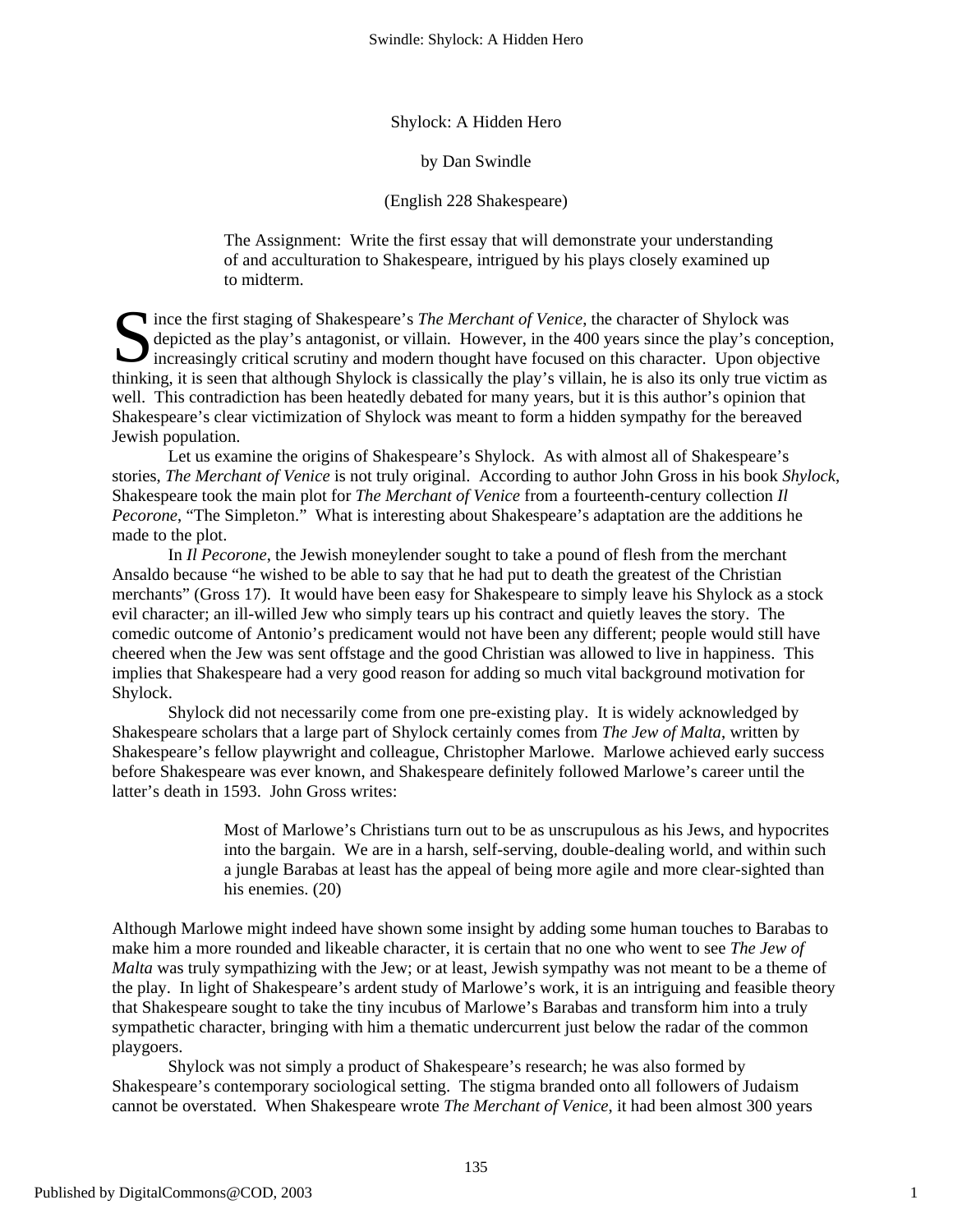## *ESSAI, Vol. 1 [2003], Art. 35*

since King Edward I had kicked the Jews out of England. For that time past and longer, Jews have been hated by Christians, not to the least degree in England. John Gross helps to illustrate this by pointing out a Marlowe quote concerning Barabas' evil: "As for myself, I walk abroad a-nights and kill sick people groaning under walls; sometimes I go about and poison wells…" (24). Gross explains that the allusion to poisoning wells is not a fabrication. During the bubonic plague that swept across England, Jews were often accused of poisoning the well water and consequently were massacred by the thousands. This stigma continued to carry through the years as a general hatred of Jews by the general English public. In Shakespeare's time, this racial profile was alive and well. One can picture the Globe Theatre, with its ragged crowd of spectators, booing and hissing while Shylock whetted his knife on stage; and erupting into cheers when he was defeated by Portia's wits.

A few words should be said about the true extent of the Jewish condition in Shakespeare's contemporary scene. Gross submits the idea that Shylock, like other Jews, was even seen as a manifestation of the devil. Although this may seem a bit extreme, let us not forget that Shakespeare did include supernatural occurrences in his plays, such as the ghost of Old Hamlet, and the black mysticism of the three witches in *Macbeth*. If a satanic allusion is a bit too farfetched for anyone's taste, they still must acknowledge the biblical references which Shakespeare adds to the play. One example is when Shylock says, "I will feed fat the ancient grudge I bear him" (1.3.47). This passage is referring to the "ancient grudge" of Jews against the Christians, not just Shylock against Antonio. In fear of driving this point *ad nauseam*, let the thesis be restated that Shakespeare was able to put aside these incredibly overwhelming racial stereotypes and see Shylock as a human being under the boot-heel of cruel Christian oppression.

It is clear through all of the above examples that Shakespeare definitely had an uphill battle trying to make Shylock a character of hidden virtue. What remains is to look at how he actually achieved this feat.

At the most base levels, Shylock is initially established as being a simple man with religious differences who will gladly have day-to-day relations with Christians: "I will buy with you, sell with you, talk with you, walk with you, and so following; but I will not eat with you, drink with you, nor pray with you" (1.3.35-37). In this way, the audience's initial insight into Shylock (first impressions truly are as important as they are purported to be) is one of relative reservation. Through this method of introduction, the audience can take Shylock's future rants with a grain of salt.

Throughout Shylock's sporadic appearances *The Merchant of Venice*, Shakespeare uses a dichotomy approach in order to keep the audience grounded; that is to say that whenever Shakespeare gives Shylock an extreme or disturbing comment concerning his blood lust for Antonio, he balances it out with down-to-earth justification which anyone can sympathize with. Directly after Shylock says that he hates Antonio because he is a Christian, he also points out that Antonio hates the Jewish "sacred nation":

> He hates our sacred nation, and he rails, Even there where merchants most do congregate, On me, my bargains, and my well-won thrift, Which he calls 'interest.' Cursed be my tribe If I forgive him! (1.3.48-52)

This speech by Shylock is actually an aside, which the audience understands to be completely truthful because the character is talking to himself. Therefore, if we can then assume that Shylock is being honest, then apparently he offers "bargains" to people, is constantly slandered in public by Antonio, and considers his fight against Antonio to be a fight for the dignity of all Jews. These three reasons alone are reason enough to harbor ill will for Antonio, but Shylock goes on to reveal even more grievances:

> Signior Antonio, many a time and oft In the Rialto you have rated me About my moneys and my usances.